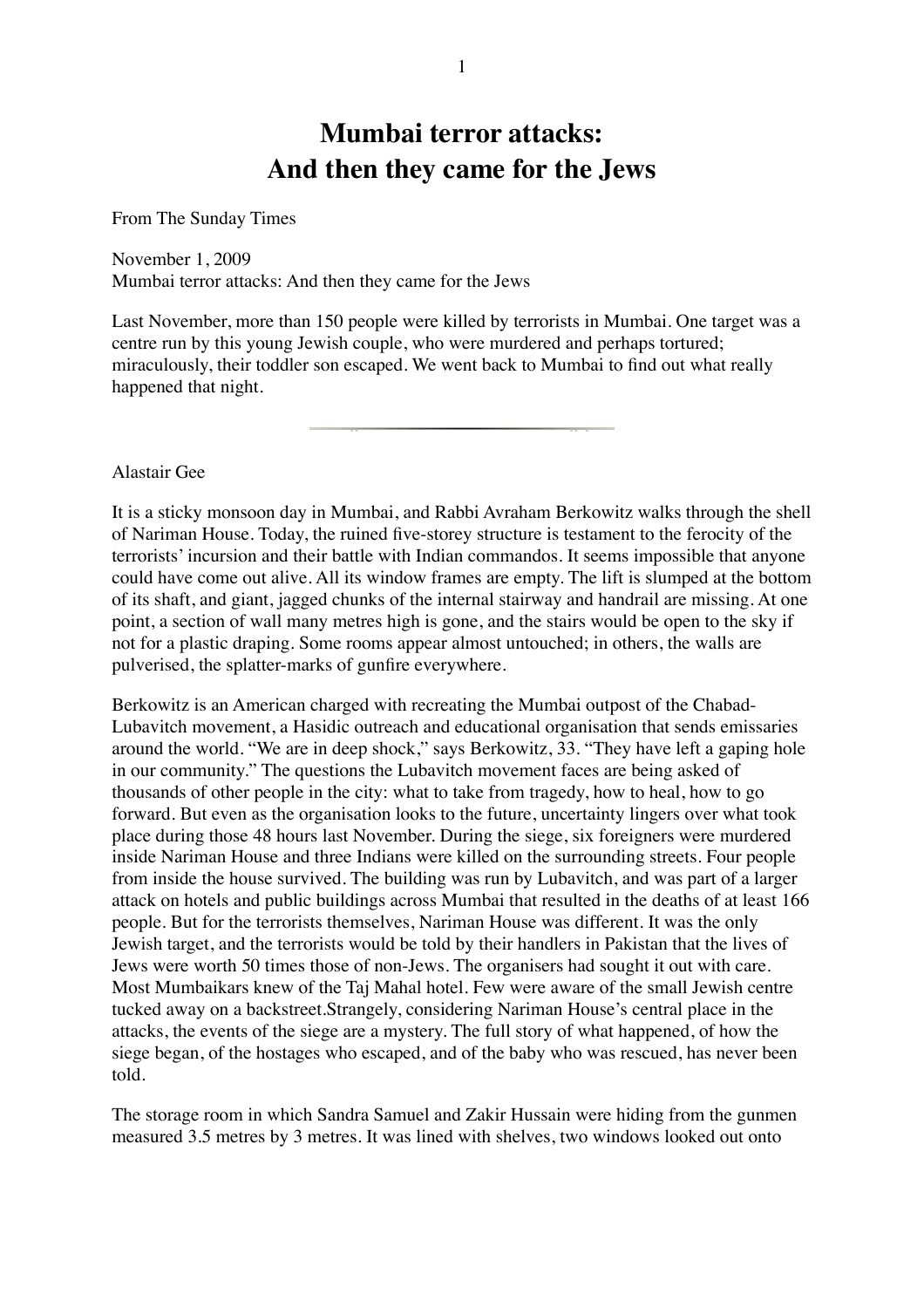grubby lanes and courtyards, and there was a stainless-steel refrigerator. A banal scene, really, but it was a sanctuary. For around three hours, Sandra, 44, a plainly dressed and dedicated nanny, and Zakir, 22, a diminutive cook with delicate, almost feminine features who called himself Jackie, had been wedged behind the fridge. "I called the police, I called our security guard," says Jackie. "I thought this was the end for me." There was little indication of what the men upstairs were doing with the American rabbi, his wife and son, Moshe, who was almost two, and their guests. "Nobody was speaking, there was just the moving of tables, shaking noises, bumps, things being pushed against the wall, things grinding," says Sandra. It was approaching 1am on Thursday, November 27, 2008.

In an adjacent building, a British woman, Anna, was crouching in the hall of her apartment with her Indian husband. Anna, 41, is a thoughtful, dark-haired teacher; she didn't want to give her real name because, in light of what happened in her adopted city, she fears becoming a target. All their windows — about 21 panes — had shattered from a blast after the gunshots and explosions had started at Nariman House at 9.45pm the previous night. So they waited on the floor for hours in the darkness, calling and receiving calls from worried relatives and friends, unsure of what was going on next door, even though Nariman House was only a few steps away. Curiously, the thing that struck Anna was the silence. It was as though the city beyond had ceased to exist. No car horns, no chatter from the street, none of the normal hum of a sprawling tropical metropolis. That night there was nothing except for gunshots, and they issued from Nariman House infrequently.

At around 1am there was one unforgettable sound that Sandra, Jackie and Anna would all hear. It came from Nariman House. Anna was crouching. Jackie and Sandra were hiding. And then, very clearly, a woman screamed. From that moment on, there could be little doubt about what was taking place there. "She screamed as a gunshot rang out," says Anna. "Then there was a real sobbing. She was crying with that kind of? like she was terrified. That kind of crying."

The central figures in this story are Gavriel and Rivka Holtzberg, emissaries of the Lubavitch movement who arrived in Mumbai in 2003. They offered local and visiting Jews a free place to eat, sleep, and pray. Gabi, as he was known, was an Israeli-born New Yorker, a strapping man with a wispy reddish beard. Educated in yeshivas (traditional Jewish schools), he saw Mumbai as a chance to build something — a beacon of Judaism — and to fulfil God's will. Rivka, usually called Rivki, was 28, and grew up in the northern Israeli town of Afula. In some senses, her role was traditional, and included cooking and making a welcoming home. To acquaintances, the couple seemed to complement each other. Gabi, 29, was formal where Rivki was relaxed. "She was more loose, she wore trendy glasses. She was more playful. He was serious," says Hillary Lewin, an American student and sometime house guest.

Illness afflicted the Holtzberg family. Their first child, Menachem Mendel, was diagnosed with Tay-Sachs, a genetic disorder, and died in 2006, aged two. Another son, Dov Ber, also had the disease, and was to die at four years old in December 2008, a month after his parents. Amid all this, the Holtzbergs had their youngest child, Moshe, and to them he was a blessing. He did not have Tay-Sachs, and Rivki called him her malach, her angel. Everyone on their street seemed to know him. Rita Sushil Merchant, a neighbour, recalls that Moshe would stand in his window and happily shout to her the new English words he had learnt. Before the attack, he was up to "banana" and "balloon". What's more, Rivki was five months pregnant, another reason to be thankful.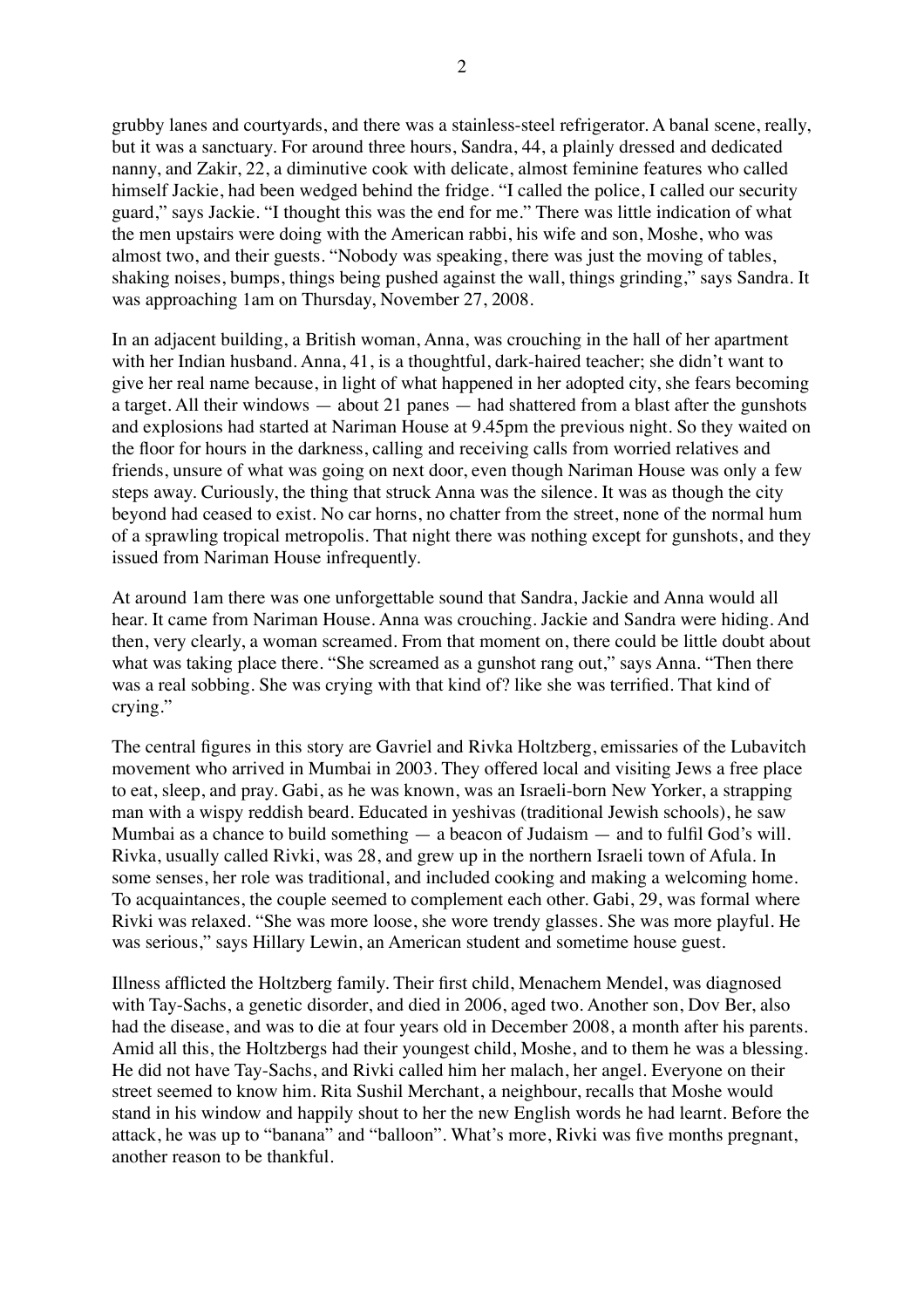Sandra, a Catholic Mumbaikar who previously worked as a private cook and a masseuse, started with the Holtzbergs in 2003. Jackie, a Muslim from Assam, was hired as a cook in 2006 after meeting Gabi at a sports club where he worked. Since the siege, The Sunday Times has learnt, suspicions have arisen that he may have been implicated.

According to Sandra and Jackie, Wednesday, November 26, 2008 was a day like many others at Nariman House. Rivki was very happy. "That was normal," says Jackie. "She was always very happy." Gavriel koshered some chickens for guests and other Jews in India, something he did often. In the evening, he exchanged a few words with Sandra about Moshe. "You know, Sandra, I love this baby so much," she recalls him saying.

The Holtzbergs had guests for dinner. Among them were the American rabbis Benzion Kruman, 28, and Leibish Teitelbaum, 37. There were also two women: an Israeli grandmother, Yocheved Orpaz, 62, and Norma Shvarzblat Rabinovich, 50, from Mexico. Kruman, Teitelbaum, Orpaz and Rabinovich would not leave Nariman House alive. Another Israeli visitor, David Bialka, 52, a diamond trader from Netanya, was more fortunate. Unbeknown to the occupants of Nariman House, at around 8.30pm on Wednesday, a dinghy landed at a local jetty. It contained 10 men from Pakistan. Splitting into small groups, they fanned out across the city, some leaving bombs in taxis on the way. Each man carried an AK-47, a pistol, 8 to 12 grenades, and was in constant phone contact with handlers in Pakistan. Two of them, identified as Babar Imran of Multan and Nasir of Faisalabad — little else is known about them — walked a few streets to the only Jewish target. Their handlers would emphasise to them the importance of killing Jews.

The first sign that anything unusual was taking place at Nariman House varies, depending on who you ask. On the first floor, Jackie and Sandra were putting leftovers in the fridge. Perhaps Gabi and the other rabbis were studying; the visiting women from Mexico and Israel may have been using the internet. Suddenly, in the dining-room doorway that leads to the staircase, a man with a gun appeared. "He was thin, light-skinned, tall. Almost like a common Indian," says Jackie. "A long face, short hair. I only had a very short glance, so I couldn't see the expression on his face." In Sandra's head, the events are much more confused. "I don't know how it happened. It was all of a sudden, like a shot?" As the man raised his gun to fire, Sandra and Jackie ducked. The bullet missed them and thudded into a pillar. Somehow there was a delay, the man did not shoot again, and Jackie had time to close the door. He and Sandra ran to the row of windows that faced the street and looked out. A crowd was gathering. Motioning down to a TV repairman whose shop faced Nariman House, they asked where their building's security guard was. The guard had left for dinner, said the repairman. Sandra and Jackie told him to call the police, and might have said more except that the agitated mass of people began throwing rocks at them. There had been gunshots from Nariman House onto the street, and they were angry. The servants retreated to the storeroom, and as they did, a terrorist lobbed a grenade at one of the doors on their floor. "He didn't come and check on us," says Jackie. "He must have thought we were dead."

In a bathroom on the fourth floor, Bialka, the Israeli diamond trader, was taking a shower. He had been in Mumbai on business, and was due to fly home a few hours later. The atmosphere at Nariman House that evening, he says, was congenial. He had studied the Torah after dinner, and then went upstairs to freshen up before his journey. Bialka is too traumatised by what happened next to speak about it  $-$  he currently sees a therapist twice a week, and has been unable to return to work — but his wife retells his story. As he stepped out of the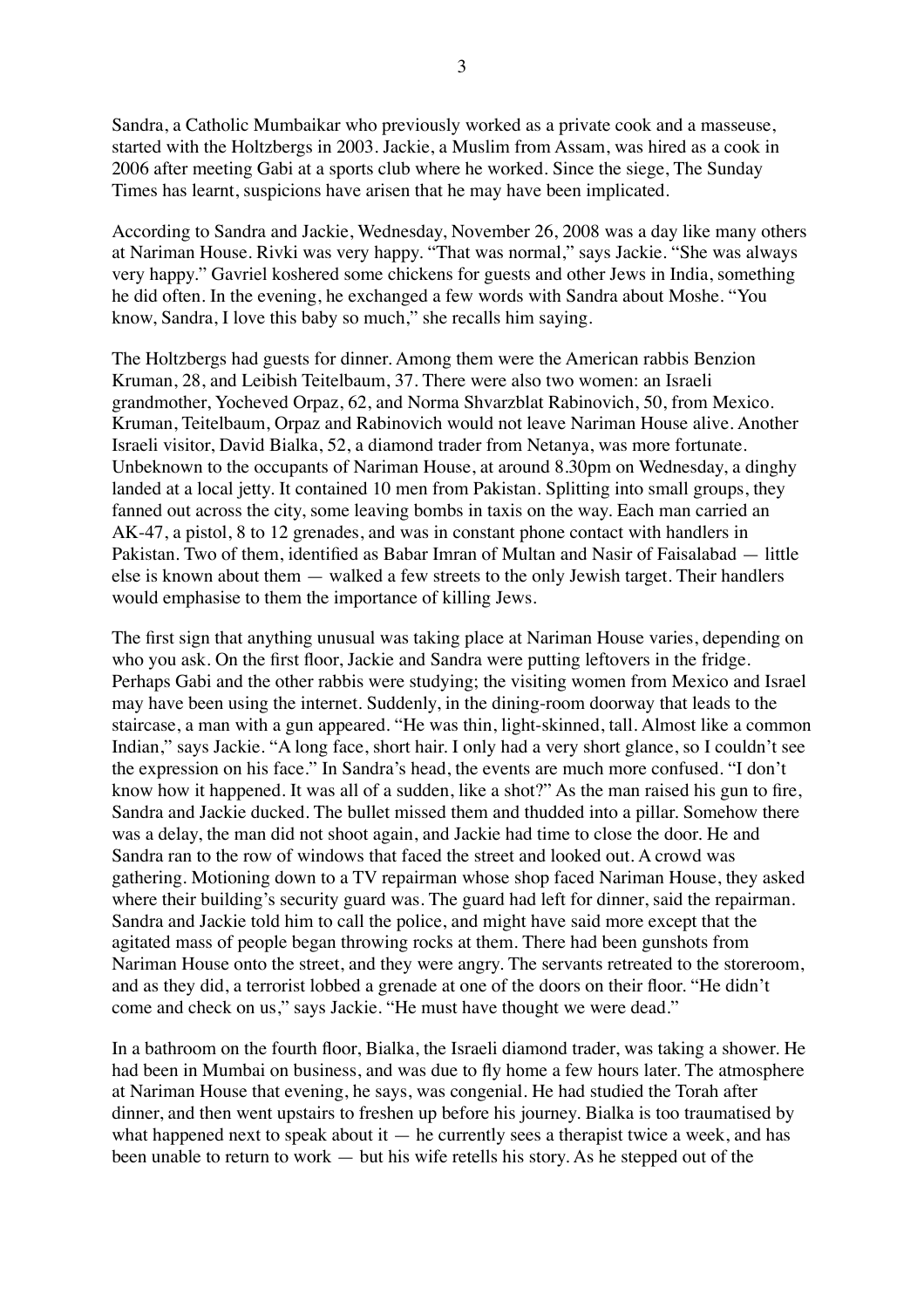shower, there were bangs and the sound of glass breaking. "He thought that it was fireworks," his wife relates. "When he heard gunshots, he realised something was very wrong." He threw on trousers and a shirt and opened the bathroom window. "Luckily, it didn't have any bars on it," his wife says. The street was 10 metres below. Clutching drainpipes and balancing on airconditioning units, Bialka half-climbed, half-slid four storeys to the ground. As he ran from Nariman House, locals seized him. Assuming he was a terrorist, "they lynched him and broke several of his bones".

Word began to spread throughout the city about what was taking place. Gabi made what was perhaps his last telephone call, to a security officer at the Israeli consulate. "He said, 'Something has happened in Chabad house,'" says Orna Sagiv, the consul general. "'There's a terror attack. Come and help us.'" The call was interrupted, however, and they were not able to re-establish contact. Two officials headed for the building. As the terrorists continued to shoot from Nariman House, the crowd retreated. A few were unlucky: Harish Gohil, a 25 year-old call-centre employee, and Salim and Maria Hararwala, 62 and 55, were shot.

Few developments gave cause for optimism. At 10.45pm, an hour after the terrorists entered the Jewish centre, a bomb they had left at a local petrol station exploded. The scream heard by Anna, the Englishwoman, came at around 1am. "At that point, my blood ran cold," Anna says. In Nariman House itself, it appears that some of the hostages were killed immediately after the terrorists' arrival, although this would not be known until the end of the siege. Rivki and Gabi seemed to have survived for a few hours after the terrorists arrived, according to Sandra. She says it was Rivki who screamed. Soon after, she heard Rivki shout "Gabi, Gabi, stop, stop". "What she wanted him to stop, I don't know," Sandra says; she suggested that Gabi had been fighting the terrorists. In the morning, there was a burst of hope. A Lubavitch leader in America, Rabbi Abraham Shemtov, had been repeatedly calling Gabi's phone. At 10.30am, someone — an Urdu speaker — answered. Lubavitch tracked down an interpreter called PV Viswanath, a New York economics professor from Mumbai. Viswanath rang back.

"Several times we asked how the rabbi was," Viswanath recalls. "He said, 'They're fine.'And then he said, 'We haven't even hit him.'" Over the course of four or five calls with the professor, the terrorist asked to speak to an Indian government official. Strangely, he spoke with little emotion. There were no vitriolic comments against Israel or the West. Eventually Shemtov found someone, but could not patch him into the call. They were unable to contact the terrorist again.

While the terrorists focused on the phone conversations with Lubavitch, there was a lull in the gunfire. In the storeroom, Sandra and Jackie suddenly heard Moshe crying upstairs. Sandra's reaction was instinctive. "I heard him cry, I ran towards him, that's it," she says. "I wasn't frightened. If I was frightened I would have run away." It is not known who brought Moshe down from his fifth-floor room, or why Babar Imran and Nasir did not shoot him. A sense of humanity may have prevailed. Sandra found him wandering amid the bodies of his parents and the two visiting rabbis. "They were unconscious, not dead," she insists. "There was no blood on the scene, not one scratch on the bodies. It was like they were sleeping. Rabbi Gabi had a little bit of blood on his leg." It is possible Sandra did not fully take in the scene, because there was certainly blood on Moshe's clothing. Grabbing the baby, she and Jackie fled.

At dawn, a helicopter dropped Indian commandos onto the roof. For hours, rockets and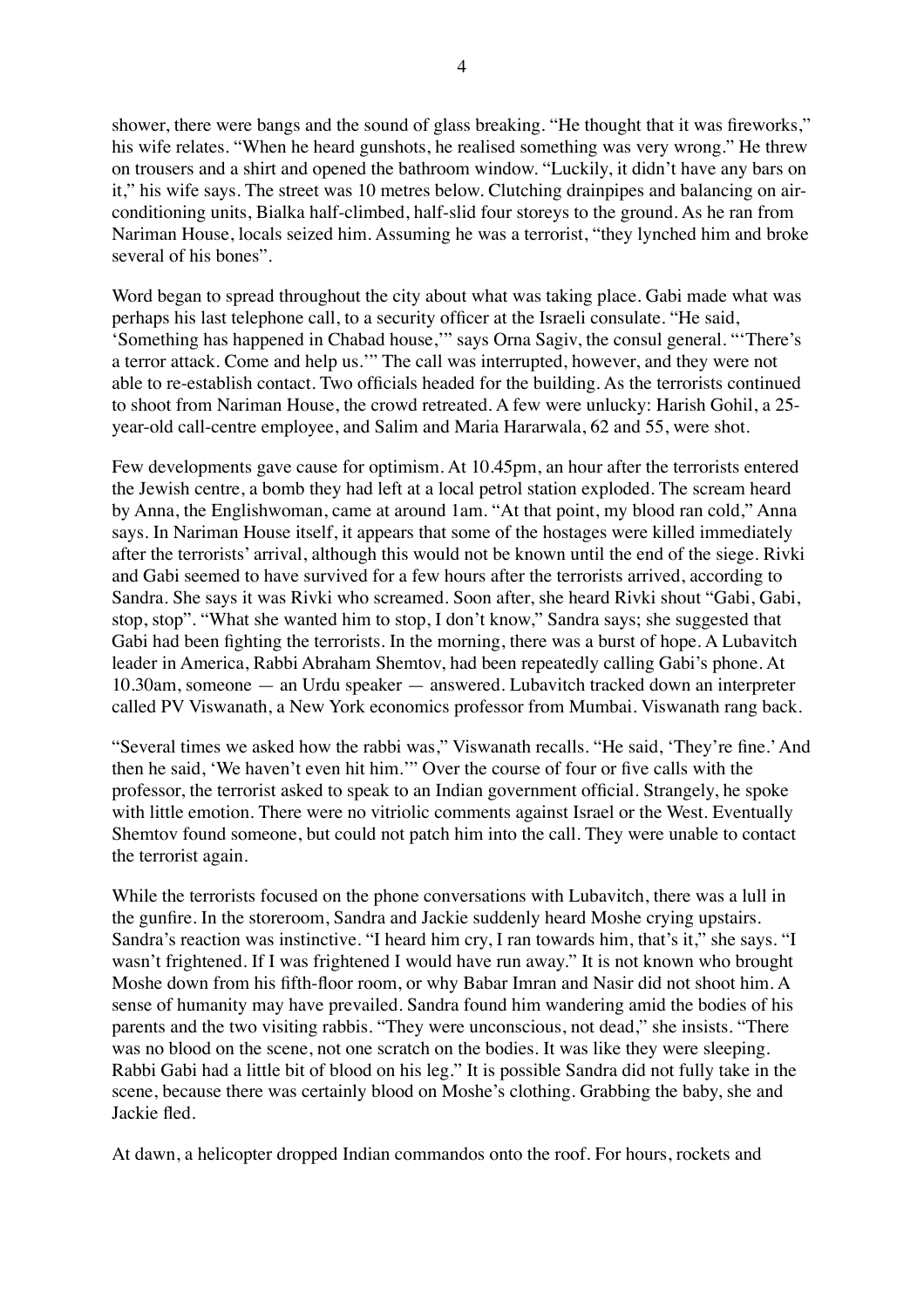bullets slammed into Nariman House as commandos closed in on the terrorists from the roof and the ground floor. Onlookers were stunned at the intensity of the battle. It continued until Friday evening, when the terrorists were killed by commandos. Their bodies were riddled with bullets; Nasir's arm was charred. A team of volunteers at Zaka, an emergency-response group, had arrived from Israel on Friday with Rivki's parents, and now they and others moved into the building to recover the bodies. As the Jewish Sabbath started, the siege of Nariman House was over. The rumours began shortly afterwards. Some in Mumbai heard that the hostages had been tortured, their bodies mutilated. There was speculation that the terrorists had taken mind-altering drugs before committing appalling acts, perhaps even sexually abusing the women. Few know what actually happened. The situation was complicated by the fact that no autopsies were performed on the bodies, in accordance with Jewish law.

Three days after I arrived in Mumbai, I tracked down a man who was one of the first people into Nariman House after the siege ended. It was the first time he has spoken to a journalist, and he asked me not to reveal his identity as he feared upsetting the families of the deceased. He allowed me to say that he has medical training. One windy evening, he seemed to want to talk, as if he were carrying a great burden. So we drove to a promenade ringed by skyscrapers and sat in the darkness as he told his story.

He had waited outside Nariman House as the commandos battled their way in on Friday, he said. He was optimistic; when Sandra escaped on Thursday morning, she had stated that the hostages looked unconscious rather than dead. But what he found appeared different. "They were tortured very badly," he told me, speaking sombrely and matter-of-factly. He was greatly affected by what he saw, and says of the attack's organisers: "I want to kill them." All the hostages had been shot, he said. Some had multiple bullet wounds. But there was more. Two of the rabbis had broken bones. The skull of one of the victims had caved in, as sometimes happens when somebody is shot in the head at close range with a rifle, except the man had not been shot in the head. The two female visitors, Orpaz and Rabinovich, were found bound with telephone cord and lying next to each other on a fourth-floor bed. One of the hostages had bruising all over her body, which the man, who is not a pathologist, said was consistent with being hit by a blunt object. There was a large cut on her thigh. And one of her eyes was out of its orbit and lying on her cheek.

It sounded so extreme, so hard to believe, that the man said in a quiet voice: "I can show you photographs." So we drove through deserted night-time streets to his home, where he opened a folder on his laptop entitled "Nariman House". Inside were pictures, presumably taken by the Mumbai police, of the terrorists and four of the hostages: Gabi, Teitelbaum, and the two visiting women. He did not have photos of Rivki or Kruman. The pictures are overwhelming, an almost unbearable tableau of blood and contorted bodies. Nariman House is in disarray, the furniture overturned, bullet holes everywhere. It was not hard to believe that the hostages met a horrific, drawn-out end. Based on the images and eyewitness reports, it becomes clear that most did not die in the first hail of bullets as the terrorists entered the building, as has been reported. They may have fought back. Survivors would hear Rivki through the first night, and Gabi appears to have died some time after being shot in the leg, as there is a tourniquet around his thigh. The most brutal injuries suggest torture, but the organisations that might have conclusive answers, such as Zaka, the Israeli emergency-response group, decline to comment.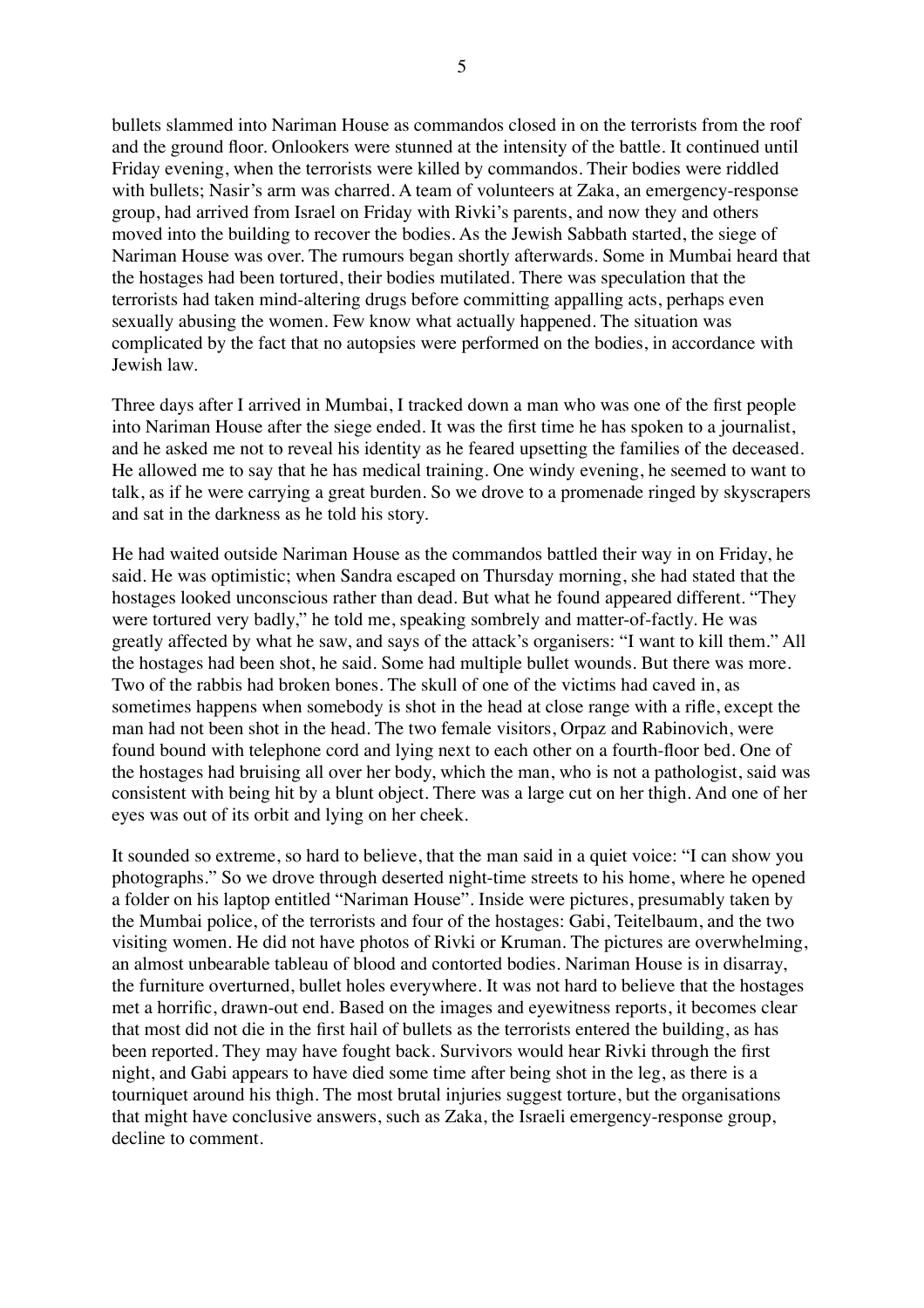I showed the images to Vincent Di Maio, a noted US pathologist. He saw in them something hinting at another controversial rumour: that hostages had been alive when commandos stormed Nariman House, but were killed by crossfire. This was the conclusion of volunteers from Zaka. One volunteer leaked the finding to the Israeli press, sparking an angry reaction from the Israeli government, which said the claims were unfounded and could harm Israeli-Indian relations.

According to Di Maio, one of the female hostages was almost certainly fired on after she died. Bullet wounds to the arm and shoulder of one of the visiting women were inflicted postmortem: "Note no bleeding and visible yellow fat," he says. It is unclear who shot her. Perhaps it was the terrorists. Perhaps it was crossfire when the commandos stormed the house. If it was crossfire, then the accidental shooting of live hostages does not seem too distant a possibility.

One more question remains: how did the terrorists and their handlers apparently know the layout of Nariman House, and the schedule of its inhabitants, so well? Suspicion has fallen on Jackie, the Muslim cook. Since the siege, he says he has had about 100 interviews with police and officials, including Israelis. Solomon Sopher, a leader of the Mumbai Jewish community, says he thinks Jackie is suspected not of direct collusion with terrorists, but perhaps of unwittingly revealing information to scouts who struck up a friendship with him. Jackie denies this, and it is probable that if there were evidence against him, he would have been charged.

I met him by a rain-swept train station in the north of Mumbai. He now lives with Sandra's son, and works at a falafel firm. When he speaks warmly of the Holtzbergs, he seems genuine. He has pictures of Moshe and Dov Ber, the child who died of Tay-Sachs, on his phone. He carries around a photo of Gabi. "This is my rabbi," he says.

Moshe, almost three now, seems to have adjusted. He lives in Israel with Rivki's parents and Sandra. When I call, I hear Sandra and Moshe laughing in the background. Has what has happened scarred him? Moshe, Sandra says, is "like a normal kid". Meanwhile, Damyanti Gohil, the mother of the call-centre worker who was shot from Nariman House, says that before the siege she would sit out, watch the building's sparkling lights, and listen to the melodies of prayers and songs. The Holtzbergs had parties and it all seemed lovely. Now it aches so much for her to see the house through her kitchen window that she has blocked it with bricks and cement. Pinned to the cement is a photo of her son, Harish, and his wristwatch. Sitting outside her flat one evening, Gohil pulls her sari over her eyes as she starts to cry. "Something should be done with that building," she says. "It should be pulled down." The windows of Nariman House are dark, and the exterior panels gleam a ghostly white in the moonlight.

Surprisingly, considering the grim history, dozens of Lubavitch couples have applied to replace the Holtzbergs in Mumbai. "The light has to shine again from Chabad house," Berkowitz says. So far, nearly \$1m has been pledged for a new centre. Recently Berkowitz led five visitors, all western Jews who knew the Holtzbergs, up the crumbling staircase at Nariman House. Amid the devastation, traces of the Holtzbergs linger, as if they were there only yesterday. Two bottles of medication remain in one of the fridges. On the top floor, in Moshe's room, a painted Hebrew alphabet scrolls along a wall, and by the door are pencil marks where Rivki recorded Moshe's height. In the Holtzberg's bedroom stands a rack